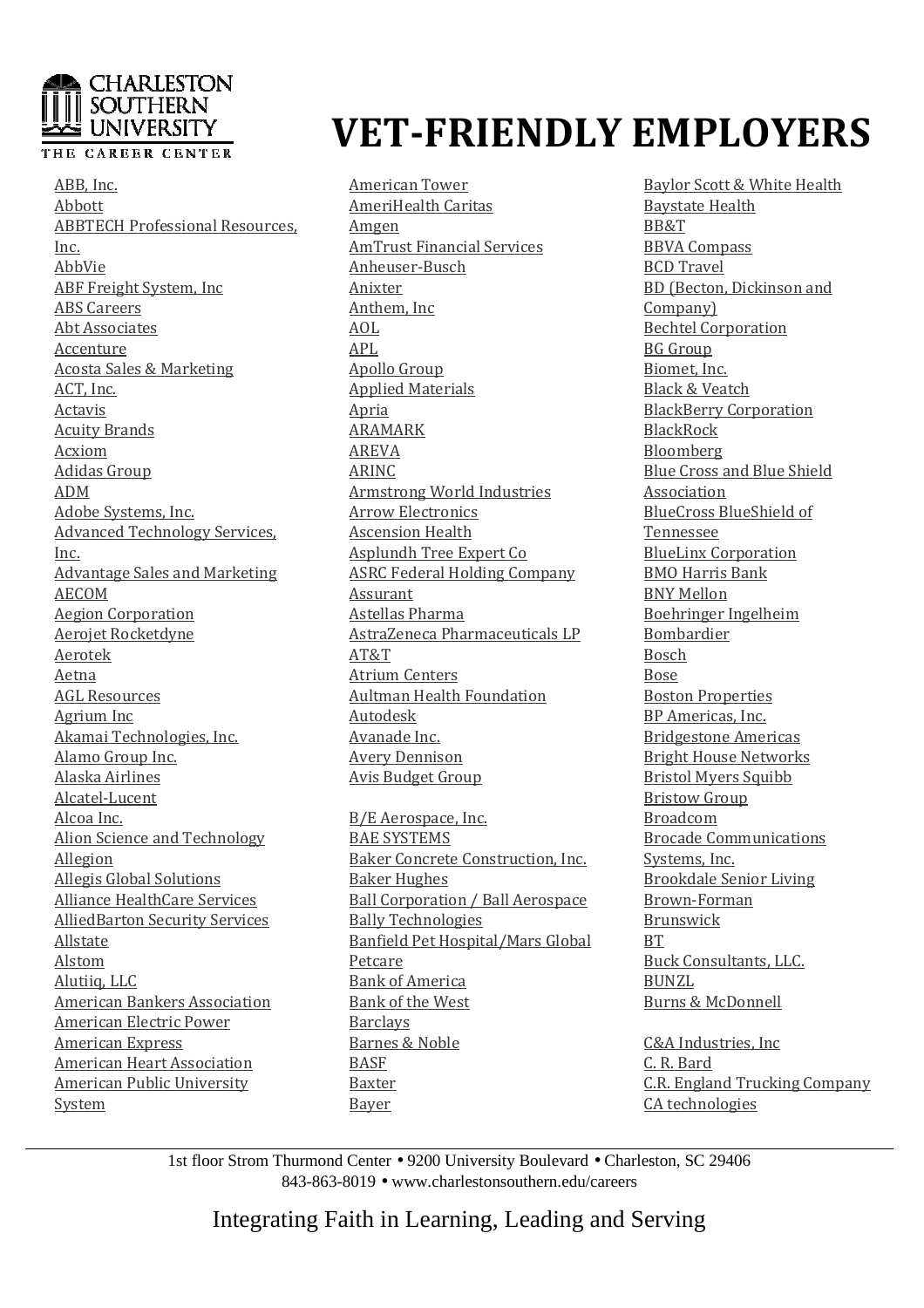### **CHARLESTON SOUTHERN** ! UNIVERSITY

#### THE CAREER CENTER

CACI International Cadence Design Systems, Inc. Caesars Entertainment Caliber Home Loans Camber Corporation Canon USA & Affiliates Cardinal Health Cargill Carilion Clinic Carollo Engineers Carters/OshKosh Catalent Pharma Solutions Catholic Health Initiatives CB&I CBS Corporation CDM Smith CDW Cedars-Sinai Celgene Cengage Learning Centura Health CenturyLink CGI Technologies and Solutions, Inc. CH2M HILL Charles Schwab Charter Communications Chenega Corporation Chesapeake Energy Corporation Chevron Corporation Chevron Phillips Chemical Chipotle Mexican Grill CIBER, Inc Cigna Cincinnati Bell Cintas Cisco Citi Citi Trends Citizens Financial Group, Inc. City National Bank City of Hope Cleveland Clinic CNA Cognosante CohnReznick LLP

# **VET-FRIENDLY EMPLOYERS FRIENDLY**

Colgate-Palmolive Colorado Springs Utilities Columbia Helicopters Inc. Columbia Sportswear Company Columbia University Comcast CommScope, Inc. Community Health Systems Compass Group, North America CompuCom comScore Concur ConocoPhillips Consolidated Health Services Constellation Brands, Inc. Continental Automotive Systems Contract Services Group, Inc. Convergys Correct Care Solutions Corrections Corporation of America Coty Inc Covance Cox Enterprises, Inc. (CEI) Crown Equipment Corporation CSC CSL Plasma CTG Cummins Allison Cummins, Inc **CUNY** CVS Pharmacy **CyberCoders** 

 $D + H$ Daiichi Sankyo Inc. Daimler Trucks North America DAL Global Services Danaher Corporation DaVita Dell **Deloitte** Delta Air Lines, Inc. Deluxe Corporation Depomed, Inc Devereux

Devon Devon Energy DHL DHL Global Forwarding Diageo **DigitalGlobe** Dignity Dignity Health Dimension Dimension Data DineEquity, DineEquity, Inc DIRECTV Disney Disney ABC Television Group Diversified Diversified Service Options, Inc. DLA DLA Piper Dolce Dolce Hotels and Resorts Dominion Dominion Resources Services, Inc. Dow Dow Chemical Dr. Dr. Pepper Snapple Group Dragados Dragados USA Dresser Dresser-Rand DRS DRS Technologies, Inc. DST DST Systems Duff Duff & Phelps Duke Duke Realty DuPont Dyno Dyno Nobel

E\*TRADE E\*TRADE Financial Eaton Eaton Corporation ebay, ebay, Inc EchoStar EcoATM Edwards Edwards Lifesciences EFI Electro Electro-Motive Diesel, Inc. Elizabeth Elizabeth Arden, Inc. Ellie Ellie Mae Ellucian Elsevier EMC Emerson Emory Emory Healthcare Emory Emory University Enbridge Endo Endo Pharmaceuticals Energizer Energy Energy Northwest Entergy Enterprise Enterprise Holdings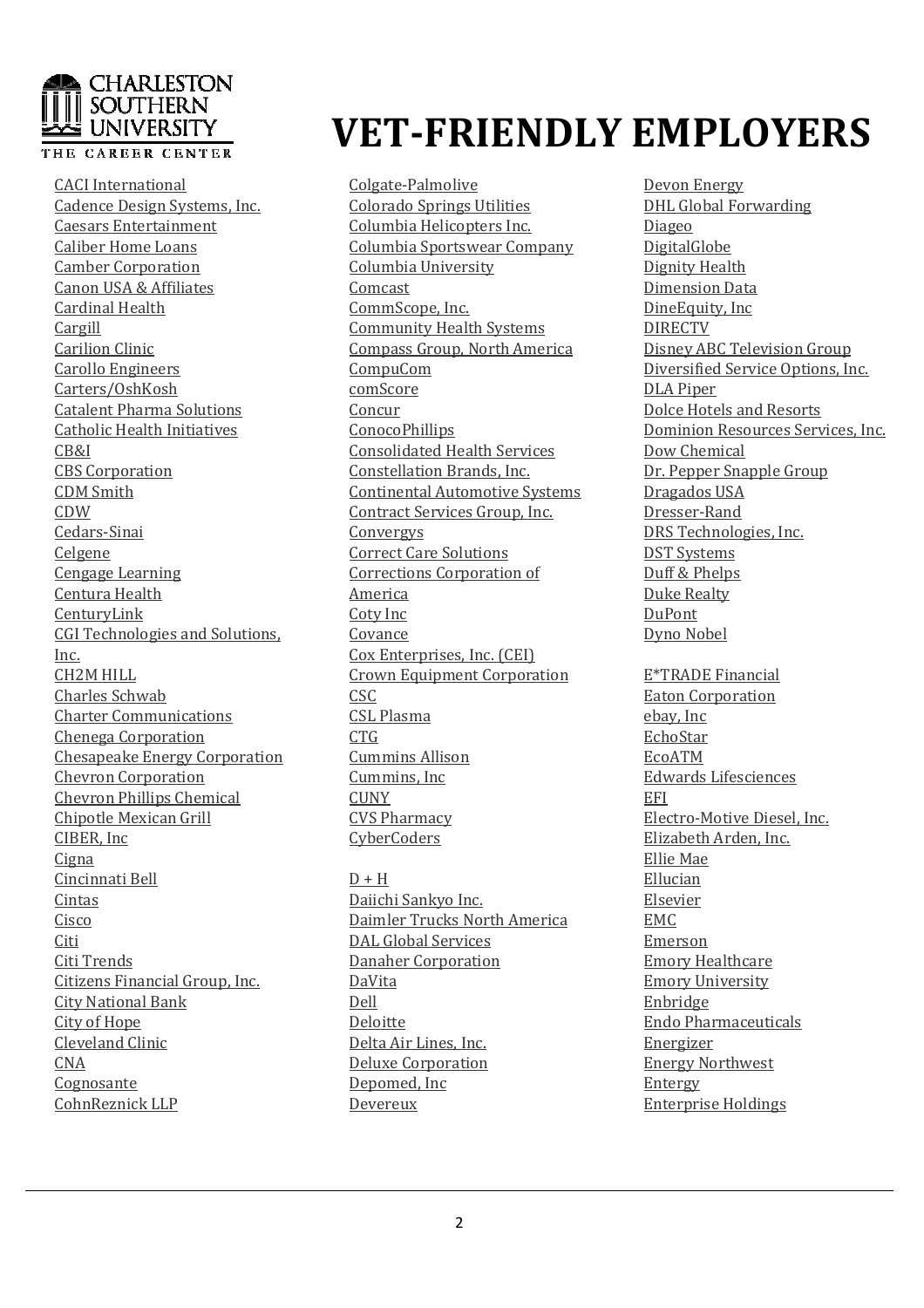### **CHARLESTON SOUTHERN** UNIVERSITY

#### THE CAREER CENTER

EP Energy Management, LLC Ericsson ESPN, Inc. Evolent Health Evoqua Water Technologies Exelis, Inc. Experian ExpressJet Airlines, Inc Exterran ExxonMobil EY

Facebook Fastenal Fedex Freight, Inc. Ferguson Enterprises, Inc. fhi360 Fifth Third Bank First National Bank FirstBank Fiserv FleishmanHillard Florida Blue Flowserve Corporation Fluor Forsythe Technology, Inc. Fossil Freeman Freeport McMoRan Fujitsu

GameStop GAP Solutions Inc **GENCO** General Atomics and Affiliated Companies General Dynamics C4 Systems General Dynamics Electric Boat General Dynamics Information Technology General Electric General Growth Properties General Motors Genworth Financial Gerber Scientific GNC

## **VET-FRIENDLY EMPLOYERS FRIENDLY**

Gold's Gym Golden Living Golder Associates Google Graebel Companies, Inc. Graebel Vanlines, LLC Granite Services Grant Thornton LLP Graybar Great Southern Bank Greene, Tweed & Co. Grifols H&E Equipment Services, Inc Haley & Aldrich, Inc. Halliburton Harris Corporation Hawaiian Airlines HCR ManorCare HD Supply Healthfirst Healthways, Inc. Hearst Magazines Hensel Phelps Hewlett-Packard Company Highland Hospital Hillshire Brands Hilton Worldwide HireRight HMS Holdings **HNTB** Hoar Construction Hologic Home Depot HomeStreet Bank Honeywell Hormel Foods Corporation HSBC HUB International Humana Huntington Ingalls Industries Huntington National Bank Huron Consulting Group Inc. Hussmann Hyatt IBM ICF International

ICL ICL North America ICON ICON Clinical Research iconectiv ID ID Analytics, Inc. Idaho Idaho Power Company IDEX IGT iHeartMedia

IHG Ikaria Illinois Illinois Tool Works Inc. iMFLUX, iMFLUX, Inc. Immucor, Immucor, Inc. Infinity Infinity Rehab Ingersoll Ingersoll Rand Innotrac Integra Integra LifeSciences Integra Integra Telecom Intel Intelsat Intelsat Corporation Intermountain Intermountain Healthcare International International Paper Intersil Intersil Corporation Intuit <u>inVentiv Health</u> Invincea Invincea Inc. Iron Iron Mountain **ITT Corporation** J.B. J.B. Hunt Transport **Jacobs** Janus Janus Capital Group Jarden Jarden Corporation John John Deere Johns Johns Hopkins Medicine Johnson Johnson & Johnson Family of Companies Johnson, Johnson, Mirmiran & Thompson JPMorgan JPMorgan Chase JT3 Kaeser Kaeser Compressors, Inc. Kaiser Kaiser Permanente Kansas Kansas City Southern Railway Kate Kate Spade & Company KBR Kellogg Kellogg Company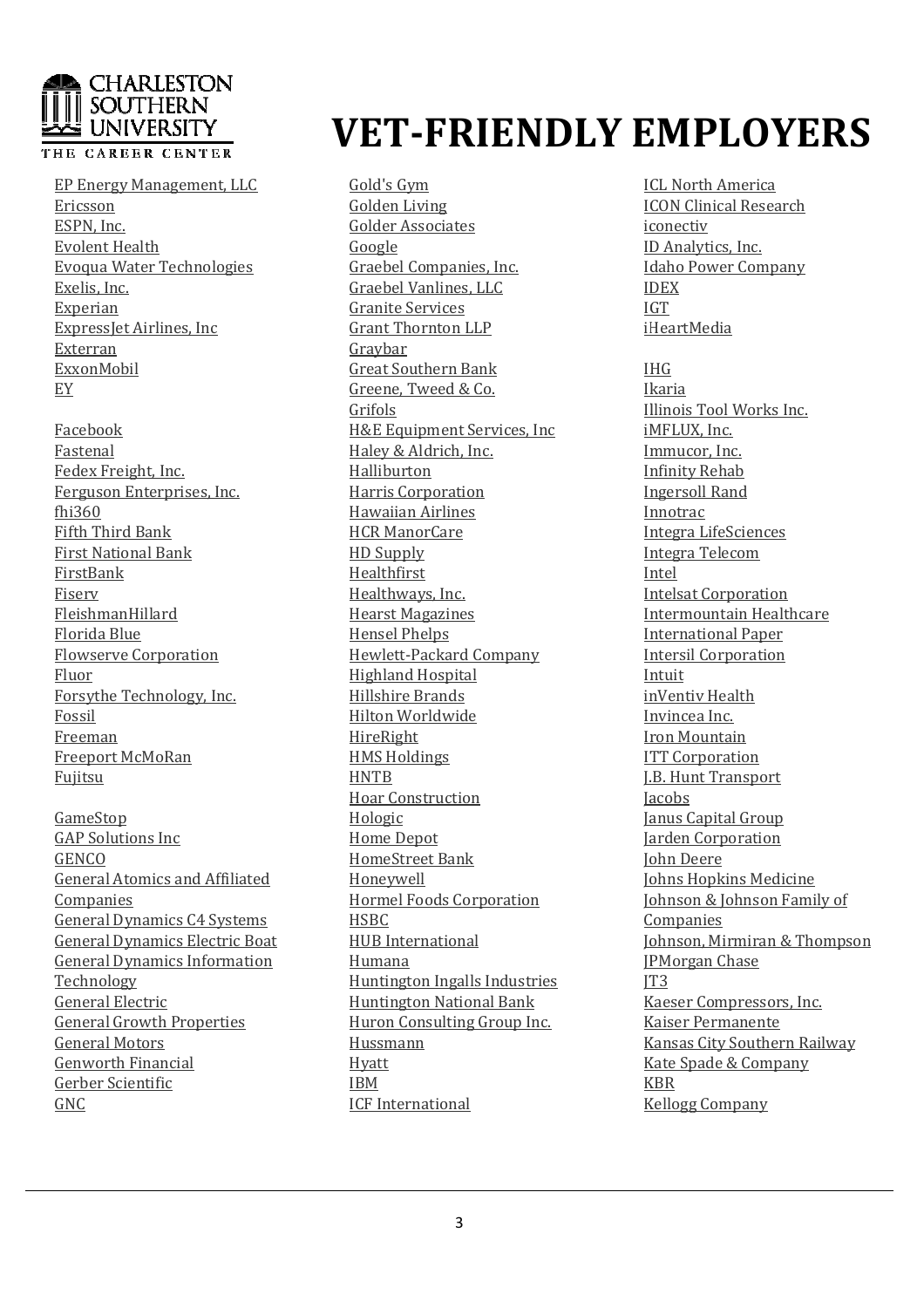### **CHARLESTON SOUTHERN** ! UNIVERSITY

#### THE CAREER CENTER

Kelly Services Kerry Ingredients & Flavours KeyPoint Government Solutions Keystone Foods Kforce Kiewit Corporation Kimley-Horn KONE, Inc KPMG Kroll

L-3 Communications La Quinta Inns & Suites Laboratory Corporation of America Land O' Lakes Lawson Products Learning Tree International Lehigh Hanson Leidos Lennox Level 3 Communications Levi, Ray & Shoup, Inc. Lexis Nexis LG&E and KU Energy Life Care Centers of America LifeLock Lilly Lincoln Financial Group LinkedIn Lockheed Martin Lowe's LP Building Products LPL Financial LLC Lubrizol LyondellBasell Industries

M. C. Dean, Inc. Macy's Magellan Midstream Holdings, GP, LLC Management & Training Corporation Manheim Manpower Group ManTech

## **VET-FRIENDLY EMPLOYERS FRIENDLY**

Marriott Marriott Vacations Worldwide Marsh & McLennan Companies Marshfield Clinic Masco Corporation MassMutual Financial Group MasTec Advanced Technologies MasterCard Worldwide Mathematica Policy Research Mayo Clinic McGraw Hill Financial McLane Company, Inc MD Anderson Cancer Center Mead Johnson Nutrition MedImmune Medtronic Memorial Sloan-Kettering Cancer Center Mentor Graphics Merck Mercy Mercy Health Methodist Healthcare System MetLife Micrel Semiconductor Microsemi Corporation Microsoft Corporation Mobile Mini, Inc. Mohawk Industries Mondelez International Monsanto Moss Adams LLP Motorola Solutions MSC Industrial Direct MTU America Inc MUFG Union Bank Mutual of Omaha NANA Regional Corporation Navient Navigant NBC Universal  $NCO$ **NCR** Nest Labs Nestle Neuberger Berman

New New Penn Motor Express Newell Newell Rubbermaid Newfield Newfield Exploration Co NextEra NextEra Energy Nike NiSource Noble Noble Energy, Inc. NORC **NORESCO** North North Highland North North Shore-LIJ Health System Northrop Northrop Grumman Novartis Novartis Pharmaceuticals NuVasive, NuVasive, Inc. NV NV Energy

O'Neal O'Neal Industries, Inc. OCCMundial O Oceaneering Office Office Depot Olin Olin Chlor Alkali Products Omnicell, Omnicell, Inc. ON ON Semiconductor ONE ONE Gas Oneok, Oneok, Inc Oracle Orbital Orbital ATK Ortho Ortho Clinical Diagnostics OSRAM OSRAM SYLVANIA Outerwall Owens Owens & Minor Owens Owens Corning

Pacific Pacific Northwest National Laboratory Packaging Packaging Coordinators, Inc. Pactiv PAE, PAE, Inc Pall Pall Corporation Panasonic Papa Papa John's International Parsons Parsons Brinckerhoff Parsons Parsons Corporation Peabody Peabody Energy PeaceHealth Pearson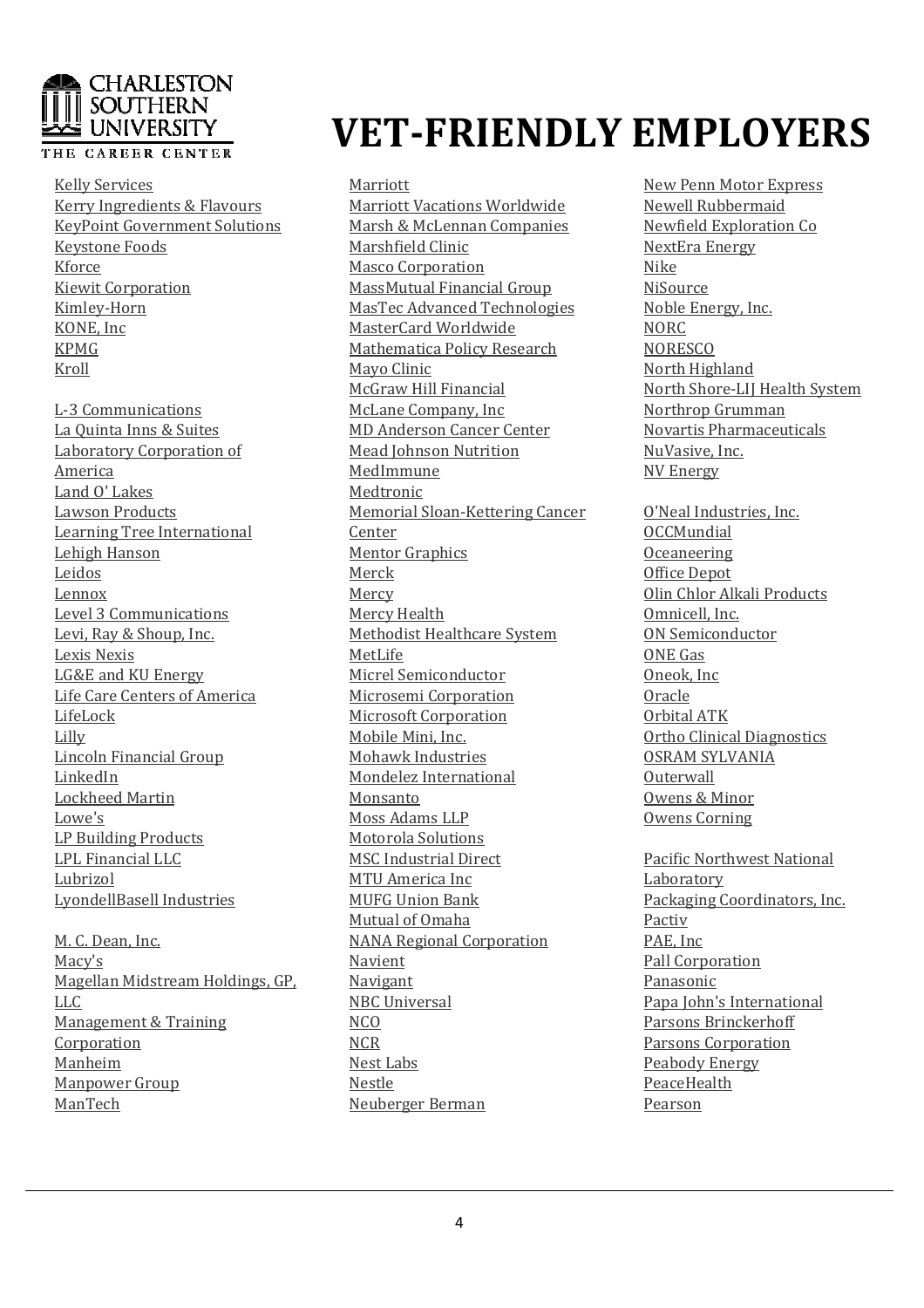### **CHARLESTON SOUTHERN** UNIVERSITY

#### THE CAREER CENTER

Pegasystems, Inc. Penn Medicine Penn State Milton S. Hershey Medical Center Penske People's United Bank Performance Food Group Perkins Coie, LLP Pfizer Philips Phillips 66 Phoenix House Piedmont Natural Gas Pitney Bowes PNC Polaris Industries Inc. Popeyes Louisiana Kitchen, Inc Post Holdings Powell Industries, Inc. POWER Engineers PPL Corporation Pragmatics, Inc. Praxair, Inc. Premera Blue Cross PRGX, Inc. Princess Cruises ProBuild Holdings, LLC Procter & Gamble Progress Rail Services Corp. Providence Health & Services PSEG PVH Corp. PwC

QinetiQ North America QTC Management Quad/Graphics Qualcomm **Ouintiles** 

RadioShack RailWorks Rain for Rent Randstad Raytheon RBS Securities, Inc.

# **VET-FRIENDLY EMPLOYERS FRIENDLY**

Recology Red Hat Redbox Reddaway Regeneron Pharmaceuticals Regions Financial REI Remy International Republic Services Revlon Rexel Holdings USA Reyes Holdings Reynolds American Inc. (RAI) Rich Products Corporation Ricoh Americas Corporation Robert Half International Rockefeller University RockTenn Company Rockwell Collins Roehl Transport Rollins, Inc. Rush Enterprises Ryder System SABIC Sage Hospitality Resources Sage Software, Inc. SAIC Saint Francis Health System Salix Pharmaceuticals Sandia National Laboratories Sanofi Group Santander Bank, N.A SAP Sargent & Lundy, LLC Schlumberger Scholastic Scripps Health Sensata Technologies, Inc. Seventy Seven Energy Severn Trent Services Sharp Electronics Corporation Siemens Signode Signode Industrial Group LLC Sirius Sirius Computer Solutions Sirius Sirius XM Radio SkyWest SkyWest Airlines Snyder's Snyder's Lance Sodexo **SolarWinds** Sony Sony Pictures Entertainment SOS SOS International LLC (SOSi) Sotera Sotera Defense Solutions Southern Southern California Edison Southern Southern Company Southern Southern Wine & Spirits of America, America, Inc. Southwest Southwest Airlines Company Southwestern Southwestern Energy SpartanNash Splunk, Splunk, Inc Sprint SRA SRA International SRI SRI International St. St. Jude Medical Stantec Stantec **Staples** Starbucks Starbucks Coffee Company Statoil Sterling Sterling National Bank Stryker Suddenlink SunGard Sunovion **SunPower** Sunrise Sunrise Senior Living SunTrust SunTrust Banks Sutter Sutter Health Swagelok Sykes **SYSCO** Systems Systems Maintenance Services, Inc

T T-Mobile TASC, TASC, Inc. TD TD Bank Teksouth Teksouth Corporation **TEKsystems** 

Sharp Healthcare Shaw Industries Inc

Shell Shred-it